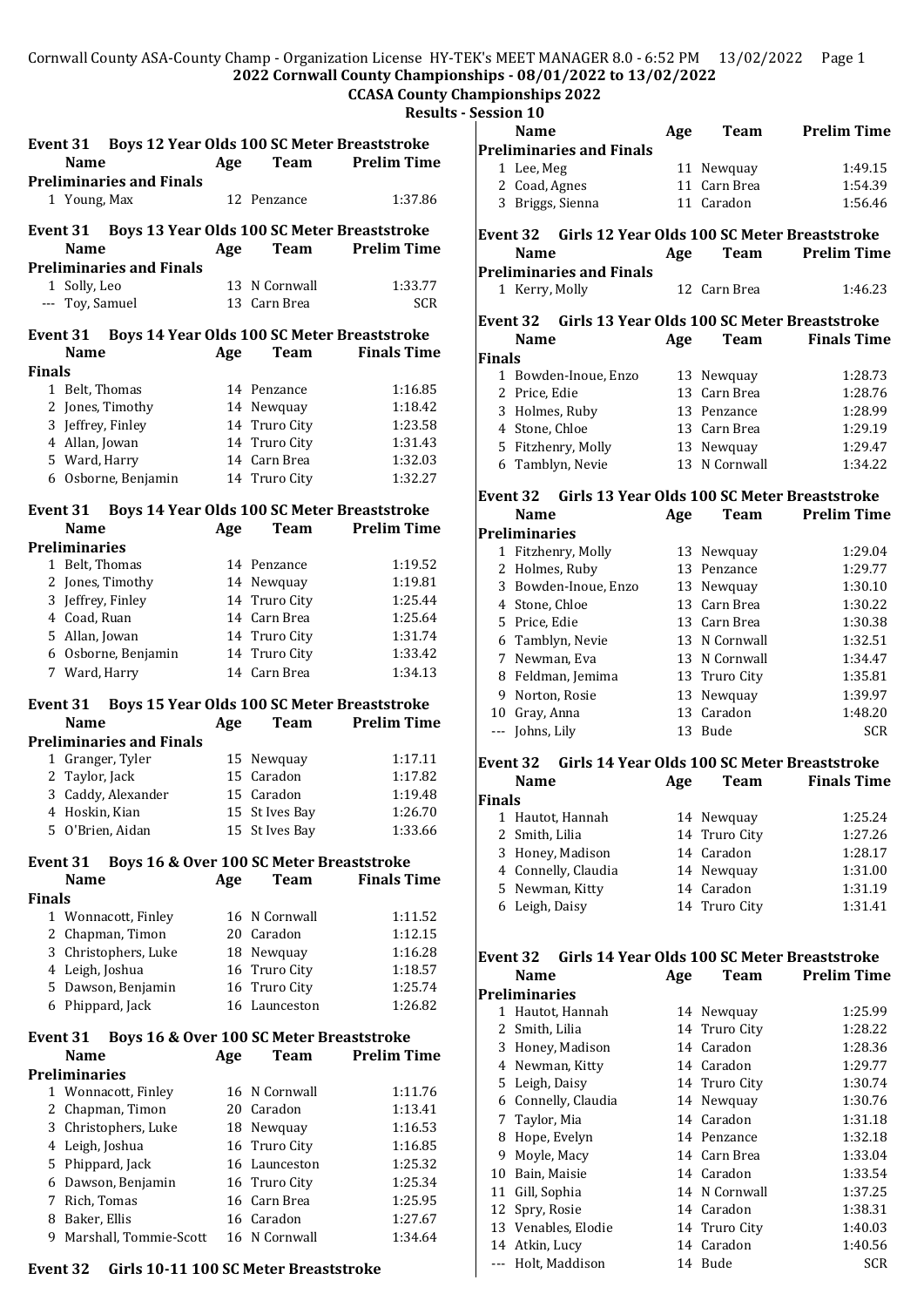Cornwall County ASA-County Champ - Organization License HY-TEK's MEET MANAGER 8.0 - 6:52 PM 13/02/2022 Page 1 **2022 Cornwall County Championships - 08/01/2022 to 13/02/2022**

# **CCASA County Championships 2022**

|               | --- Helson, Jessica                                                  |     | 14 Caradon    | Resu<br><b>SCR</b> |
|---------------|----------------------------------------------------------------------|-----|---------------|--------------------|
|               | Event 32 Girls 15 Year Olds 100 SC Meter Breaststroke<br><b>Name</b> | Age | <b>Team</b>   | <b>Finals Time</b> |
| <b>Finals</b> |                                                                      |     |               |                    |
|               | 1 Cumner, Megan                                                      |     | 15 Carn Brea  | 1:23.90            |
| $\mathbf{2}$  | Shute, Hollie                                                        |     | 15 Caradon    | 1:23.92            |
|               | 3 Harris, Niamh                                                      |     | 15 Newquay    | 1:26.26            |
|               | 4 Dodd, Tilly                                                        |     | 15 Carn Brea  | 1:28.98            |
|               | 5 Pryor, Cassie                                                      |     | 15 Carn Brea  | 1:35.03            |
|               | 6 Brewer, Sienna                                                     |     | 15 Caradon    | 1:37.18            |
|               | Event 32 Girls 15 Year Olds 100 SC Meter Breaststroke<br><b>Name</b> | Age | Team          | <b>Prelim Time</b> |
|               | <b>Preliminaries</b>                                                 |     |               |                    |
|               | 1 Cumner, Megan                                                      |     | 15 Carn Brea  | 1:22.66            |
| 2             | Shute, Hollie                                                        |     | 15 Caradon    | 1:25.33            |
|               | 3 Harris, Niamh                                                      |     | 15 Newquay    | 1:29.15            |
|               | 4 Dodd, Tilly                                                        |     | 15 Carn Brea  | 1:30.97            |
|               | 5 Pryor, Cassie                                                      |     | 15 Carn Brea  | 1:34.64            |
|               | 6 Brewer, Sienna                                                     |     | 15 Caradon    | 1:36.29            |
| 7             | Smith, Jess                                                          |     | 15 Penzance   | 1:36.63            |
|               |                                                                      |     | 15 Carn Brea  | 1:37.57            |
|               | 8 Frankiss, Lucy                                                     |     |               | 1:43.25            |
| 9             | McDonnell, Chloe                                                     |     | 15 St Austell |                    |
|               | Girls 16 & Over 100 SC Meter Breaststroke<br>Event 32<br><b>Name</b> | Age | Team          | <b>Finals Time</b> |
| <b>Finals</b> |                                                                      |     |               |                    |
|               | 1 Roodhouse, Molly                                                   |     | 23 Caradon    | 1:12.07            |
| $\mathbf{2}$  | Mugleston, Kate                                                      |     | 16 Caradon    | 1:16.56            |
|               | 3 Bain, Jemma                                                        |     | 17 Caradon    | 1:21.63            |
|               | 4 Belt, Evangeline                                                   |     | 16 Penzance   | 1:22.35            |
|               | 5 Roche, Lillian                                                     |     | 16 Truro City | 1:24.77            |
|               | 6 McGowan, Lily                                                      |     | 21 Caradon    | 1:25.20            |
|               |                                                                      |     |               |                    |
|               | Girls 16 & Over 100 SC Meter Breaststroke<br>Event 32<br>Name        | Age | <b>Team</b>   | <b>Prelim Time</b> |
|               | Preliminaries                                                        |     |               |                    |
| $1 \quad$     | Roodhouse, Molly                                                     |     | 23 Caradon    | 1:12.45            |
|               | 2 Bain, Jemma                                                        |     | 17 Caradon    | 1:20.55            |
| 3             | Mugleston, Kate                                                      |     | 16 Caradon    | 1:21.65            |
|               | 4 Belt, Evangeline                                                   |     | 16 Penzance   | 1:22.51            |
|               | 5 McGowan, Lily                                                      |     | 21 Caradon    | 1:25.40            |
|               | 6 Roche, Lillian                                                     |     | 16 Truro City | 1:25.58            |
| 7             | Hawkins, Maisy                                                       |     | 16 Truro City | 1:28.75            |
| 8             | Shute, Olivia                                                        |     | 16 Caradon    | 1:29.96            |
|               | 9 Weatherley, Laine                                                  |     | 16 Caradon    | 1:31.30            |
|               | 10 Turnock, Grace                                                    |     | 17 Carn Brea  | 1:31.55            |
|               | 11 Jones, Abigail                                                    |     | 16 Caradon    | 1:33.17            |
|               | 12 Frith, Connie                                                     |     | 16 Caradon    | 1:35.75            |
|               |                                                                      |     | 18 Bude       | <b>SCR</b>         |
|               | --- Paton, Fern<br>--- Durant, Amelia                                |     | 16 Truro City | <b>SCR</b>         |
| Event 33      | Boys 10-11 100 SC Meter Freestyle                                    |     |               |                    |
|               | <b>Name</b>                                                          | Age | Team          | <b>Prelim Time</b> |
|               | <b>Preliminaries and Finals</b>                                      |     |               |                    |
|               | 1 Tamblyn, Nathaniel                                                 |     | 11 N Cornwall | 1:19.24            |
|               | 2 Tamblyn, Harrison                                                  |     | 11 N Cornwall | 1:21.35            |
| 3             | Streeter, Ezekiel                                                    |     | 10 Newquay    | 1:28.93            |
|               | Boys 12 Year Olds 100 SC Meter Freestyle<br>Event 33                 |     |               |                    |
|               | <b>Name</b>                                                          | Age | Team          | <b>Prelim Time</b> |
|               | <b>Preliminaries and Finals</b>                                      |     |               |                    |
|               | 1 Davies, William                                                    |     | 12 Newquay    | 1:08.68            |

|               | ılts - Session 10                                           |     |                                |                    |
|---------------|-------------------------------------------------------------|-----|--------------------------------|--------------------|
|               | 2 Hague, Frederick                                          |     | 12 Newquay                     | 1:10.17            |
|               | 3 Young, Max                                                |     | 12 Penzance                    | 1:14.92            |
|               | 4 Rawlings, Noah                                            |     | 12 Truro City                  | 1:22.30            |
|               |                                                             |     |                                |                    |
|               | Boys 13 Year Olds 100 SC Meter Freestyle<br><b>Event 33</b> |     |                                |                    |
|               | <b>Name</b>                                                 | Age | Team                           | <b>Prelim Time</b> |
|               | <b>Preliminaries and Finals</b><br>1 Stoddard, Toby         |     |                                |                    |
|               | 2 Solly, Leo                                                |     | 13 Truro City<br>13 N Cornwall | 1:02.08<br>1:10.19 |
|               | --- Toy, Samuel                                             |     | 13 Carn Brea                   | <b>SCR</b>         |
|               | --- Hirst, Samuel                                           |     | 13 St Austell                  | <b>SCR</b>         |
|               |                                                             |     |                                |                    |
|               | Boys 14 Year Olds 100 SC Meter Freestyle<br>Event 33        |     |                                |                    |
|               | <b>Name</b>                                                 | Age | Team                           | <b>Finals Time</b> |
| <b>Finals</b> |                                                             |     |                                |                    |
|               | 1 Hague, Douglas                                            |     | 14 Newquay                     | 59.09              |
|               | 2 Jones, Timothy                                            |     | 14 Newquay                     | 1:00.26            |
|               | 3 Maddern, Dmitri                                           |     | 14 Penzance                    | 1:00.83            |
|               | 4 Coad, Ruan                                                |     | 14 Carn Brea                   | 1:01.30            |
|               | 5 Belt, Thomas                                              |     | 14 Penzance                    | 1:01.69            |
|               | 6 Wiles, Archie                                             |     | 14 Truro City                  | 1:06.00            |
|               | Boys 14 Year Olds 100 SC Meter Freestyle<br>Event 33        |     |                                |                    |
|               | <b>Name</b>                                                 | Age | Team                           | <b>Prelim Time</b> |
|               | <b>Preliminaries</b>                                        |     |                                |                    |
|               | 1 Jones, Timothy                                            |     | 14 Newquay                     | 59.95              |
|               | 2 Hague, Douglas                                            |     | 14 Newquay                     | 1:01.22            |
|               | 3 Coad, Ruan                                                |     | 14 Carn Brea                   | 1:01.96            |
|               | 4 Maddern, Dmitri                                           |     | 14 Penzance                    | 1:02.04            |
|               | 5 Belt, Thomas                                              |     | 14 Penzance                    | 1:02.66            |
|               | 6 Wiles, Archie                                             |     | 14 Truro City                  | 1:06.21            |
|               | 7 Osborne, Benjamin                                         |     | 14 Truro City                  | 1:07.44            |
|               | 8 Allan, Jowan                                              |     | 14 Truro City                  | 1:07.48            |
|               | 9 Lee, Sam                                                  |     | 14 Newquay                     | 1:08.01            |
|               | 10 Ward, Harry                                              |     | 14 Carn Brea                   | 1:08.31            |
|               | 11 Pettigrew, Anders                                        |     | 14 Carn Brea                   | 1:12.74            |
|               | 12 Jeffrey, Finley                                          |     | 14 Truro City                  | 1:16.34            |
|               | --- Matthews, Ethan                                         |     | 14 St Ives Bay                 | <b>SCR</b>         |
|               | Event 33 Boys 15 Year Olds 100 SC Meter Freestyle           |     |                                |                    |
|               | <b>Name</b>                                                 | Age | Team                           | <b>Prelim Time</b> |
|               | <b>Preliminaries and Finals</b>                             |     |                                |                    |
|               | 1 Stoddard, Elliot                                          |     | 15 Truro City                  | 56.85              |
|               | 2 Taylor, Jack                                              |     | 15 Caradon                     | 1:02.60            |
|               | 3 Caddy, Alexander                                          |     | 15 Caradon                     | 1:02.78            |
|               | 4 Ryder, Thomas                                             |     | 15 Carn Brea                   | 1:02.85            |
|               | 5 Granger, Tyler                                            |     | 15 Newquay                     | 1:04.68            |
|               | Boys 16 & Over 100 SC Meter Freestyle<br>Event 33           |     |                                |                    |
|               | <b>Name</b>                                                 | Age | <b>Team</b>                    | <b>Finals Time</b> |
| <b>Finals</b> |                                                             |     |                                |                    |
|               | 1 Mitchell, George                                          |     | 17 Truro City                  | 57.22              |
|               | 2 Williams, Kieran S10                                      |     | 18 Newquay                     | 57.69              |
|               | 3 Chapman, Timon                                            |     | 20 Caradon                     | 59.09              |
|               | 4 Garner, Bradley                                           |     | 16 N Cornwall                  | 1:00.51            |
|               | 5 Dawson, Benjamin                                          |     | 16 Truro City                  | 1:00.81            |
|               | --- Wonnacott, Finley                                       |     | 16 N Cornwall                  | DQ DQ              |
|               |                                                             |     |                                |                    |
|               | 4.4 Start before starting signal                            |     |                                |                    |
|               |                                                             |     |                                |                    |
|               | Boys 16 & Over 100 SC Meter Freestyle<br>Event 33           |     |                                |                    |
|               | <b>Name</b>                                                 | Age | Team                           | <b>Prelim Time</b> |
|               | <b>Preliminaries</b>                                        |     |                                |                    |
|               | 1 Mitchell, George                                          |     | 17 Truro City                  | 57.42              |
|               | 2 Wonnacott, Finley<br>3 Williams, Kieran S10               |     | 16 N Cornwall<br>18 Newquay    | 57.75<br>58.54     |